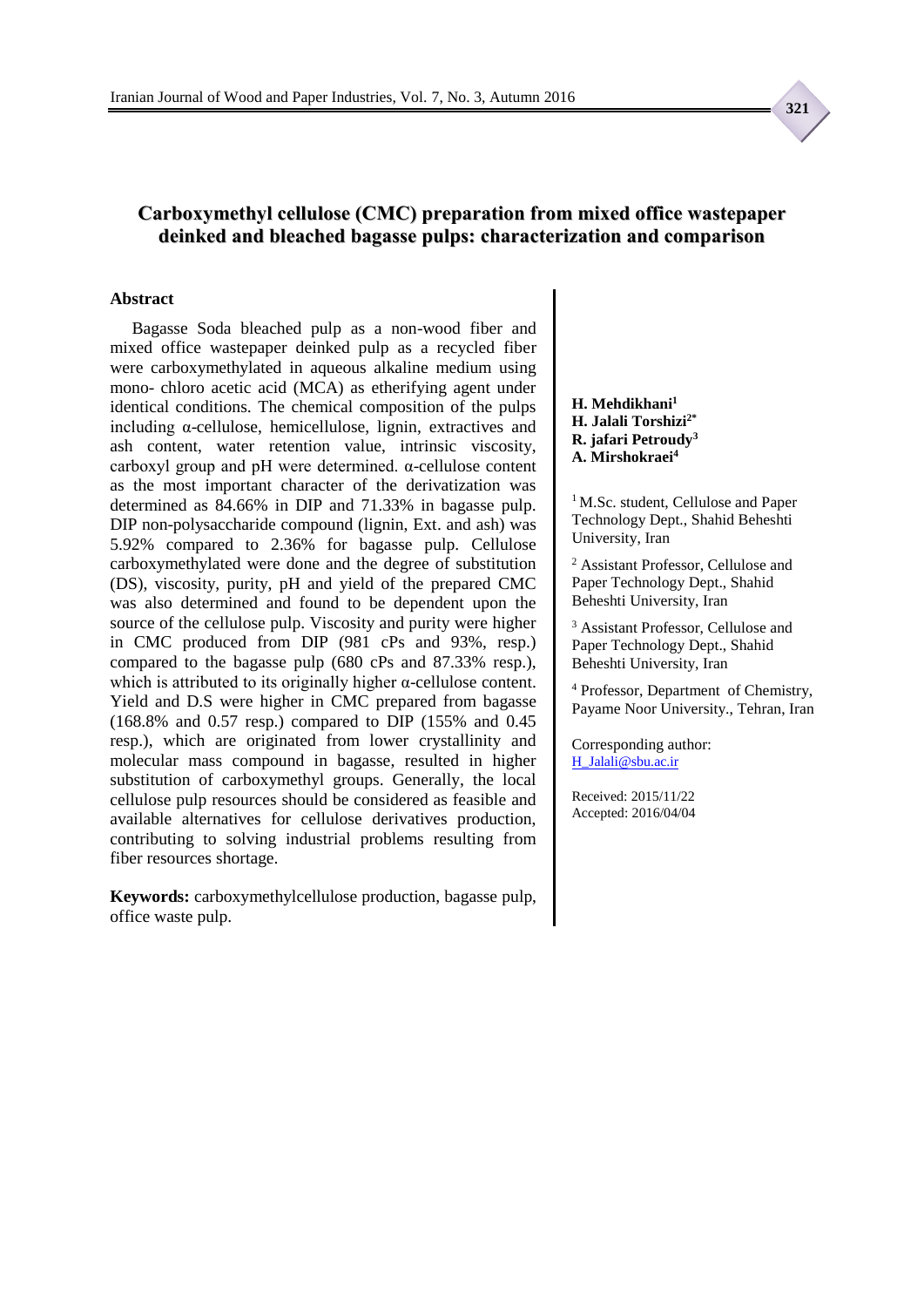## **The effect of tension wood on roughness of poplar wood and its modification by steaming**

#### **Abstract**

In this research, the effect of tension wood on the roughness of poplar wood in tangential and radial sections was investigated. Steaming at 120 ̊C for 30 and 60 min was also applied to reduce the roughness. The potential use of roughness measurement technique for macroscopically detection of tension wood was one of the main objectives of this research. Before roughness measurement and for an accurate sampling, the detection of tension wood was carried out using Herzberg reagent and microscopic evaluations. The roughness of samples was measured by stylus profilometer at 12% moisture content and the surface quality was also studied by stereo-microscope. The results showed that there is no significant difference in the radial and tangential roughness between tension and normal wood. No difference was also observed between the roughness of tangential and radial sections of both types of woods. In contrast, stereomicroscopic studies clearly showed the higher roughness of tension wood. Steaming for 30 min increased the roughness but the treatment for 60 min had a decreasing effect on the roughness of both types of woods. Overall, it can be concluded that the roughness measurement technique cannot be used as a suitable method to nondestructively detect the poplar tension wood.

**Keywords:** roughness, poplar wood, steaming, tension wood.

**S. Ghoreishi<sup>1</sup> A. Tarmian2\* A. Karimi<sup>3</sup> R. Oladi<sup>4</sup>**

<sup>1</sup> MSc., Department of Wood and Paper Science & Technology, Faculty of Natural Resources, University of Tehran, Iran

<sup>2</sup>Associate professor, Department of Wood and Paper Science and Technology, Faculty of Natural Resources, University of Tehran, Iran

<sup>3</sup> Professor, Department of Wood and Paper Science and Technology, Faculty of Natural Resources, University of Tehran, Iran

<sup>4</sup>Assistant professor, Department of Wood and Paper Science & Technology, Faculty of Natural Resources, University of Tehran, Iran

Corresponding author: [tarmian@ut.ac.ir](mailto:tarmian@ut.ac.ir)

Received: 2015/09/03 Accepted: 2015/04/04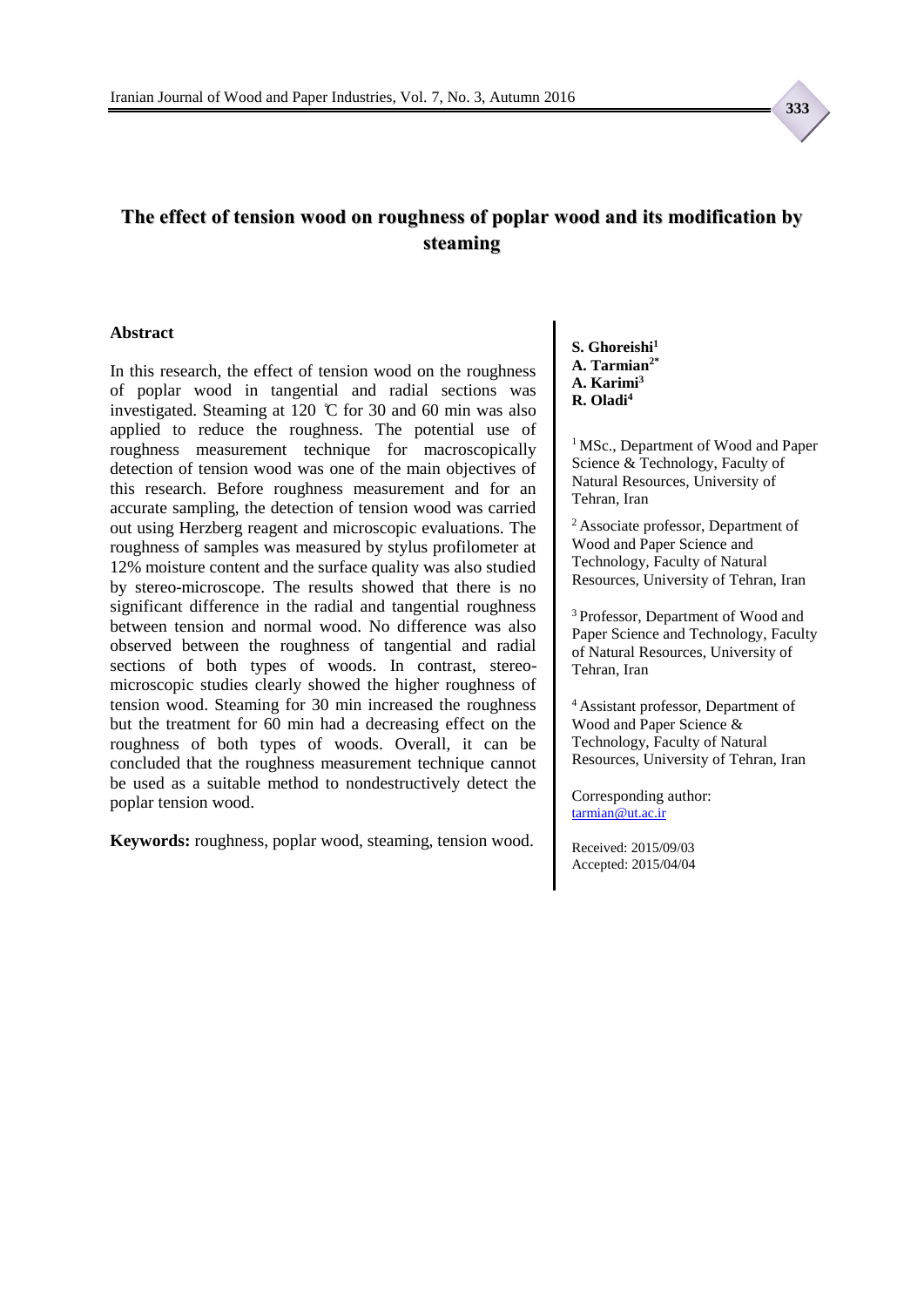### **The effect of adding the nanoclay particles and compatibilizer on the properties of composite made from polypropylene- Haloxylon wood flour**

#### **Abstract**

This study was conducted to investigate the effect of nanoclay particles and amount of compatibilizer on the physical and mechanical properties of wood-plastic composites made from the polypropylene- Haloxylon wood flour. For this purpose, Haloxylon wood flour with 50% weight ratio was mixed with polypropylene. Polypropylene-graft-maleic anhydride (at two levels) and nanoclay (at three levels) were used, respectively, as compatibilizer and filler. Mixing process of materials was done in extruding machine and test specimens were fabricated by using the injection molding machine. Then, the mechanical tests including bending, tension and impact strength and physical tests including water absorption and thickness swelling were done on the samples according to the ASTM standards. To investigate how compatibilizer operates, Fourier transform infrared spectroscopy (FTIR) was used. Morphological study of nanocomposites was done using Xray diffraction (XRD) and scanning electron microscopy (SEM). The result showed that by adding the nanoclay particles up to 4 percent, physical and mechanical properties were improved, but impact strength decreased. Also by adding the compatibilizer, physical and mechanical properties were improved. The results of infrared spectroscopy showed that by adding the compatibilizer, the amount of hydroxyl groups (OH) decreased due to the linkage with maleic anhydride and formation of ester groups. Moreover, investigation of the morphology of nanocomposite by X-ray diffraction showed that the distribution of clay nanoparticles in polymeric matrix was of intercalation type and with adding nanoclay, the distance between layers increases. The results of scanning electron microscopy also showed an improvement in the interface between the fibers and the polymer matrix after adding the compatibilizer.

**Keywords:** maleic anhydride polypropylene, *Haloxylon* wood, mechanical and physical properties, nano-clay particles, wood-plastic composite.

**A. Shahreki 1\* B. Nosrati Sheshkal <sup>2</sup> R. Mohebbi Gargari <sup>3</sup> M. Abdouss<sup>4</sup>**

<sup>1</sup>M.Sc of wood composite product, zabol university, Iran

<sup>2</sup> Assistant professor, Department of Wood and Paper Science and Technology, Faculty of Natural Resources, University of Zabol, Iran

<sup>3</sup> Lecturer, Department of Wood and Paper Science and Technology, Faculty of Natural Resources, University of Zabol, Iran

<sup>4</sup> Associate Professor, Department of Polymer Chemistry, Faculty of Chemistry, Amirkabir University, Tehran, Iran

Corresponding author: shahreki.afsaneh68@yahoo.com

Received: 2015/06/09 Accepted: 2016/04/03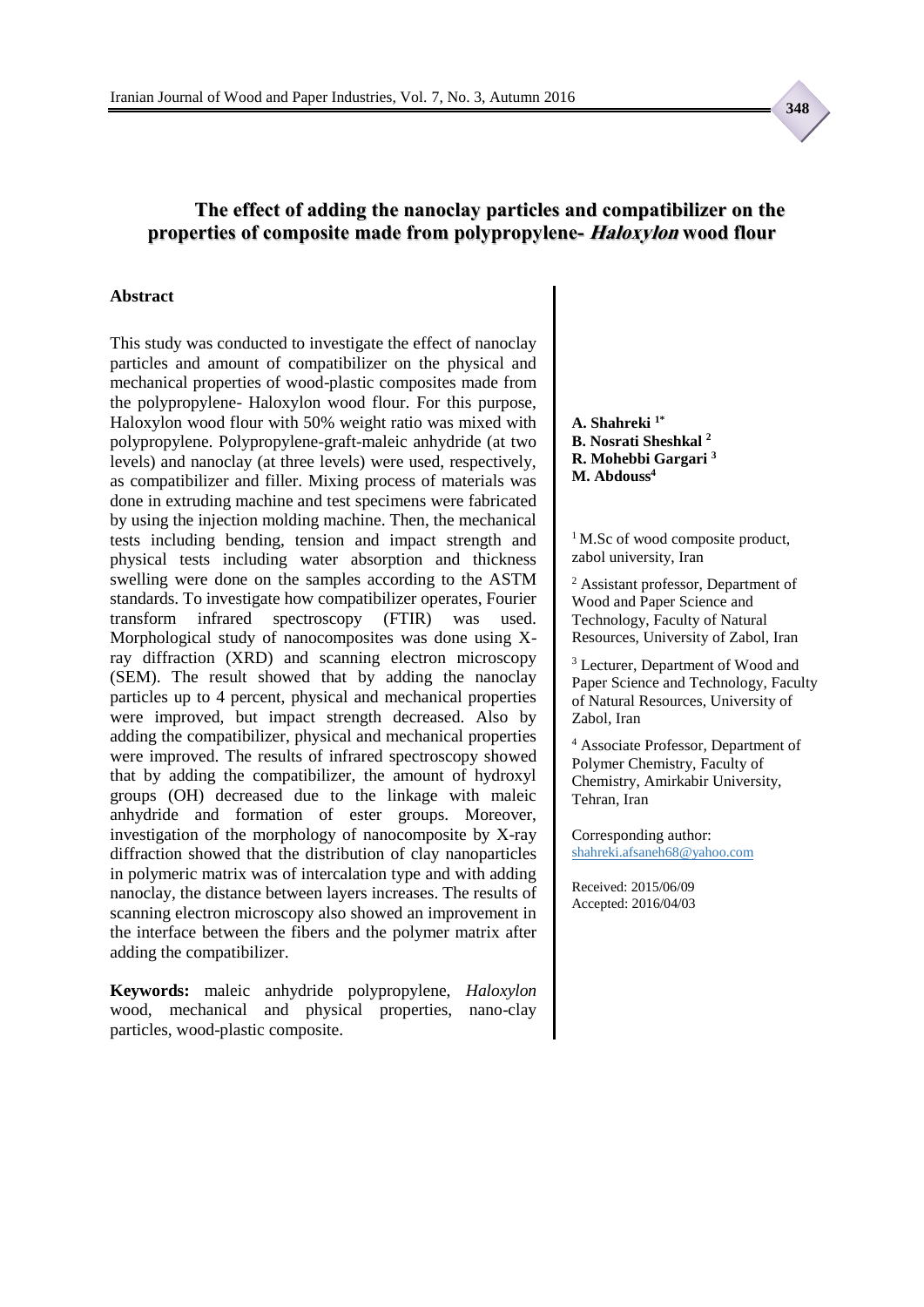### **Effect of bagasse chemical pulping and coupling agent on the physical mechanical properties of composites based on bagasse pulp/Low density polyethylene**

### **Abstract**

In this research, effect of reinforcing bagasse pulp and raw bagasse fibers and applying coupling agent MAPE (maleic anhydride polyethylene) were studied on the physicalmechanical properties of low density polyethylene (LDPE) composites. Fresh bagasse was collected from an experimental field in Khuzestan and after investigating the anatomy and chemical properties of different pulp fibers including monoethanolamine (MEA) bagasse pulp, alkaline sulfite-anthraquinone (AS) bagasse pulp, bleached soda (BS) bagasse pulp, unbleached soda (UNS) bagasse pulp and raw bagasse fibers (B) were prepared. Then, composites with 30wt.% fiber content were manufactured by twin-screw extrusion followed by the compression molding processing. The mechanical and physical properties of these composites were analyzed and compared. The results revealed that the chemical pulping dissolved a fraction of lignin and hemicelluloses so that the linkage potential and aspect ratio of bagasse fibers were improved and consequently, as compared with the raw bagasse fibers, bagasse pulp fibers showed a better reinforcing capability. The best overall properties were achieved with MEA and AS/AQ fibers. Addition of 5% (wt/wt) of coupling agent MAPE resulted in a significant enhancement in the tensile strength, tensile modulus and impact strength in line with the improvement of the fibermatrix interfacial adhesion, making the transfer of stress from the matrix to the rigid reinforcement more effective.

**Keywords:** wood-plastic composites, bagasse pulp fibers, low density polyethylene (LDPE), mechanical properties.

**M. Allahdady <sup>1</sup> S. Hedjazi 2\* M. Jonoobi <sup>3</sup> A. Abdolkhani <sup>4</sup> L. Jamalirad <sup>5</sup>**

<sup>1</sup> MSc, Department of Wood and Paper Science and Technology, Faculty of Natural Resources, University of Tehran, Karaj, Iran

<sup>2</sup> Associate Professor, Department of Wood and Paper Science and Technology, Faculty of Natural Resources, University of Tehran, Karaj, Iran

<sup>3</sup> Assistant Professor, Department of Wood and Paper Science and Technology, Faculty of Natural Resources, University of Tehran, Karaj, Iran

<sup>4</sup> Associate Professor, Department of Wood and Paper Science and Technology, Faculty of Natural Resources, University of Tehran, Karaj, Iran

<sup>5</sup> Assistant Professor., Department of Wood and Paper Science and Technology, Faculty of Natural Resources, University of gonbad kavous, Gonbad kavous, Iran

Corresponding author: [shedjazi@ut.ac.ir](mailto:shedjazi@ut.ac.ir)

Received: 2015/09/13 Accepted: 2016/02/09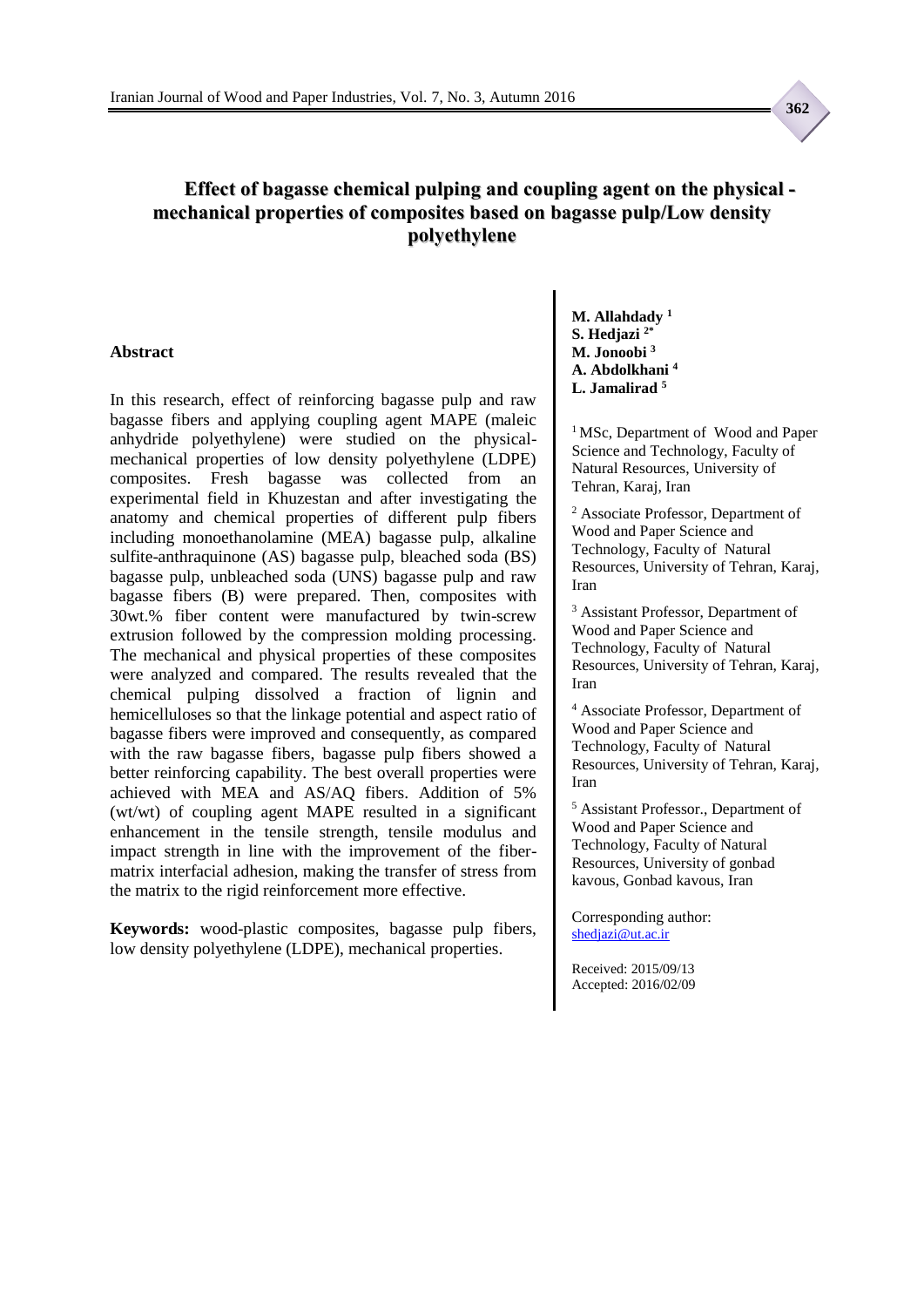### **Comparing the performance of different glutaraldehyde catalysts in chemical modification of poplar wood**

#### **Abstract**

In this study, the effect of different catalysts on chemical modification of poplar wood and physical properties of the resulting product was evaluated. 12.5% HCl and water soluble salts containing ZnCl<sub>2</sub>, CaCl<sub>2</sub>, AlCl<sub>3</sub>, MgCl<sub>2</sub> (based on the weight of glutaraldehyde) and  $1\%$  Al<sub>2</sub>O<sub>3</sub>, SiO<sub>2</sub> and ZnO nanoparticles (based on the weight of glutaraldehyde) were used. After heating in oven for 48 hour, modification with glutaraldehyde and MgCl<sub>2</sub>, ZnO nanoparticles, SiO<sub>2</sub>, Al<sub>2</sub>O<sub>3</sub>,  $ZnCl<sub>2</sub>$ , AlCl<sub>3</sub>, CaCl<sub>2</sub> and HCl as catalysts were resulted in 14.5, 12.57, 10.62, 8.69, 8.51, 7.19, 5.97 and 5.41 % weight gain, respectively. After 24h of soaking in water, the physical properties of modified specimens, such as water absorption, volume swelling and ASE were measured. The highest and lowest bulking were calculated for Mgcl<sub>2</sub> and Hcl catalysts with 6.98 and 2.37%, respectively. The modification in presence of Mgcl<sub>2</sub> catalyst showed the highest increase of density with average of  $0.55$  g/cm<sup>3</sup>. The highest and lowest water absorptions were measured as 79.61 and 45.32% in the modification with HCl and MgCl catalysts, respectively. HCl with acidic quality can break ether bonds in hemiacetal and even acetal structure. Modification with MgCl<sub>2</sub> showed the best result in comparison with other catalysts. It is likely that the formation of a complex of magnesium with oxygen, could resulted in activate carbonyl groups in glutaraldehyde and creation of crosslinks.

**Keywords:** glutaraldehyde, chemical modification, catalysts, physical properties, WPG.

**N. Esmaeeli M. Ghorbani 2\* P. Beparva <sup>3</sup>**

<sup>1</sup> M.Sc. Student, Department of Wood and Paper Sciences and Technology, Sari University of Agricultural Sciences and Natural Resources, Sari, Iran

<sup>2</sup> Associate Professor., Department of Wood and Paper Sciences and Technology, Sari University of Agricultural Sciences and Natural Resources, Sari, Iran.

<sup>3</sup> Assistant Professor., Department of Sciences, Sari University of Agricultural Sciences and Natural Resources, Sari, Iran

Corresponding author: ghorbani\_mary@yahoo.com

Received: 2015/09/27 Accepted: 2016/03/22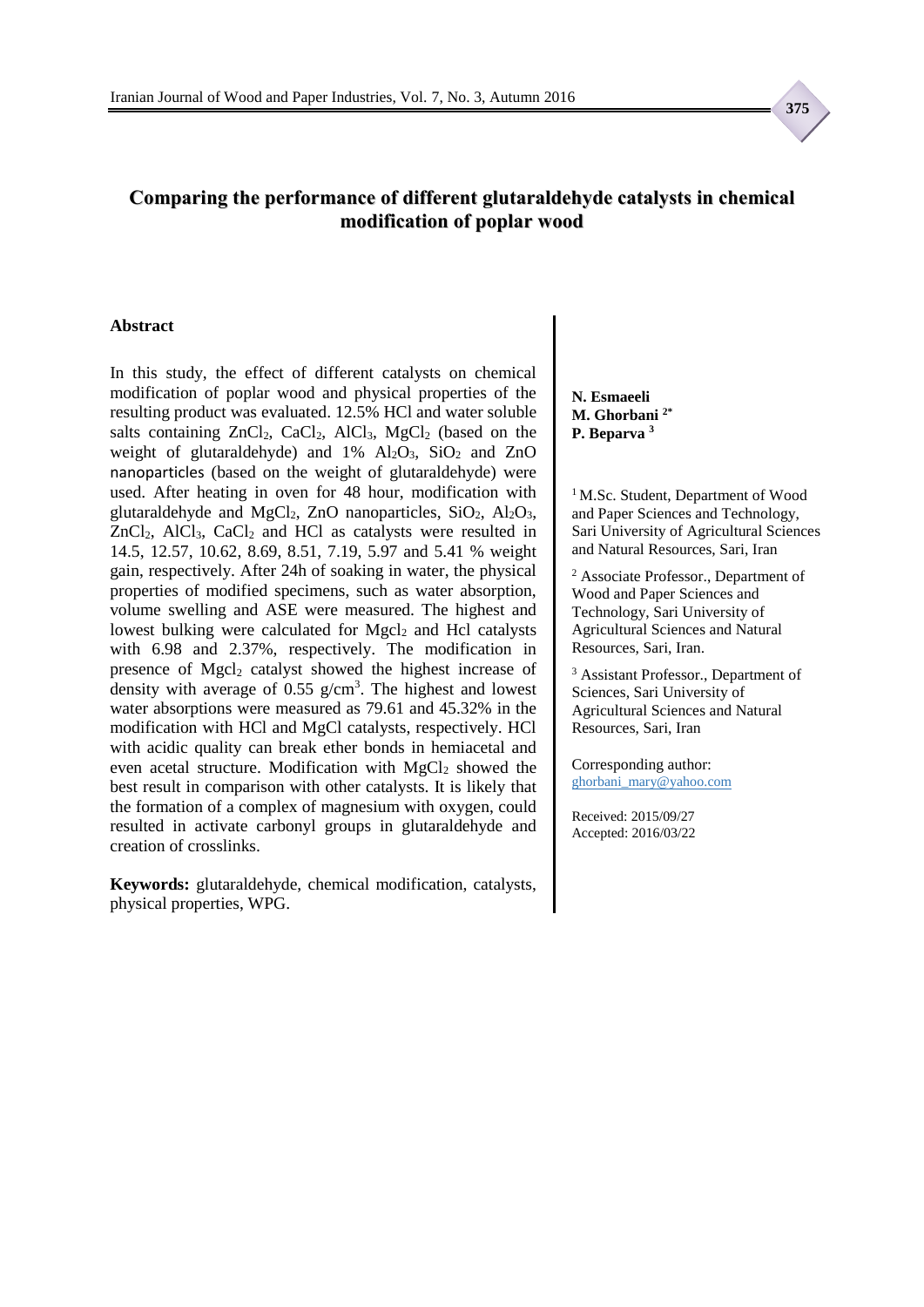### **The effect of soy-flour mesh size and its adhesive acidity changes on shear strength of plywood**

#### **Abstract**

In this study, the effect of soy flour mesh size and the change of adhesive's acidity made from it on shear strength of plywood was evaluated. For this aim, soy flour particles were classified in three levels mesh sizes (60, 100 and 140 mesh) by ASTM Sieves. To obtain soybean adhesive with different acidities, sodium hydroxide and sulfuric acid were used. The results showed that the acidity of soy adhesives changes by addition of sodium hydroxide and sulfuric acid to soy slurry. Moreover, the mesh size of soy flour affected the shear strength of plywood made from soy flour adhesives. The shear strength of plywood made from soy flour with 140 mesh was higher than other specimens. Also, the increase of soy flour adhesive's acidity by sodium hydroxide resulted in an increase of shear strength of plywood. The shear strength of plywood made from soy adhesives was lower compared with the plywood made from urea formaldehyde resin but it was acceptable according to EN-314 standard.

**Keywords:** soy adhesive; soy flour classifying; shear strength; urea formaldehyde resin; plywood.

**S. Ghahri <sup>1</sup> B. Mohebby 2\* A. Mirshokraie <sup>3</sup> H. Mansouri <sup>4</sup>**

<sup>1</sup>PhD Student, Department of Wood and Paper Science and Technology, Faculty of Natural Resources and Marine Sciences, Tarbiat Modares University, Iran

<sup>2</sup> Associate Professor., Department of Wood and Paper Science and Technology, Faculty of Natural Resources and Marine Sciences, Tarbiat Modares University, Iran

<sup>3</sup> Professor, Department of Chemistry, Payam Nour University, Iran

<sup>4</sup> Assistant Professor., Department of Wood and Paper Science and Technology, Zbol University, Iran

Corresponding author: [Mohebbyb@modares.ac.ir](mailto:Mohebbyb@modares.ac.ir)

Received: 2015/10/05 Accepted: 2016/03/15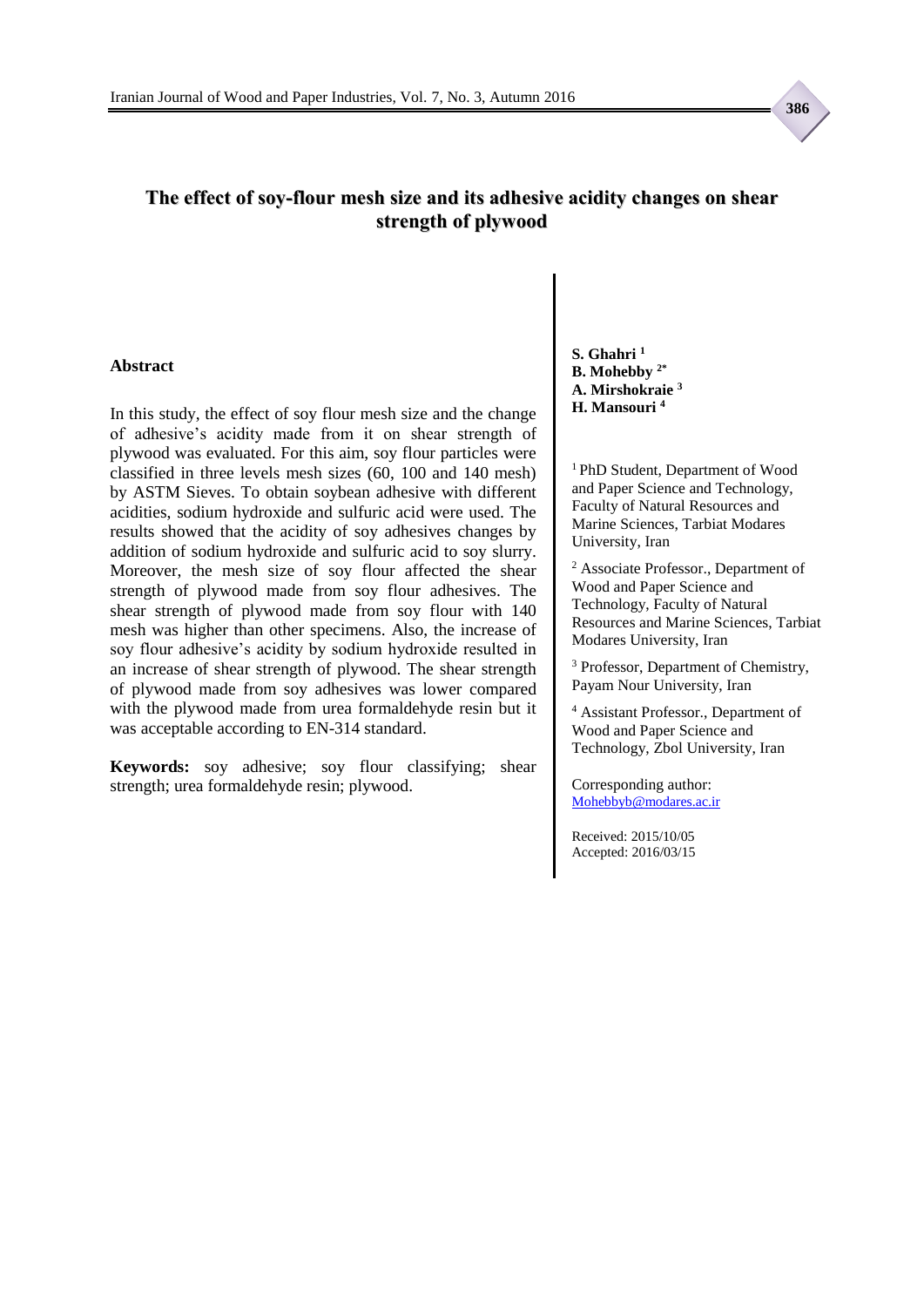### **The effect of altitude on bending creep behaviour of hornbeam (Case Study: Nowshahr Meshelak Branch)**

#### **Abstract**

This study aimed to investigate the effect of altitude on the bending creep behaviour of hornbeam lumber (Carpinus betuluse). For this purpose, 9 hornbeam trees were selected from three different altitudes (400, 800 and 1100m. a.s.l.) from forestry projects of Meshelak Nowshahr. 54 clear samples were cut from the mature wood at breast height. The prepared samples (dimensions:  $2.5 \times 2.5 \times 41$ cm) were conditioned in a room at temperature of 20 °C and relative humidity of 65 %. After 3 weeks of conditioning, relative creep and creep modulus were measured using the four points flexural creep test in 20% maximum of deflection load. The results indicated that the effect of altitude on creep parameters were significant. The maximum and the minimum relative creep were, respectively, observed in 800 and 400m. a.s.l. and the maximum and the minimum creep modulus were, respectively, observed in 400 and 800m. a.s.l. Analysis of variance (ANOVA) indicated that the altitude has significant effect on the flexural strength and modulus of elasticity, which in turn caused a decrease in the creep parameters.

**Keywords:** altitude, creep modulus, hornbeam, relative creep.

**V. Moosavi<sup>1</sup> H. KhademiEslam <sup>2</sup> B. Bazyar<sup>3</sup> A. Najafi<sup>4</sup> M. Talaeepoor<sup>5</sup>**

<sup>1</sup> Ph.D. student., Department of wood science and paper technology, Science and research branch, Islamic Azad University, Tehran, Iran

<sup>2</sup> Associate professor, Department of wood science and paper technology, Science and research branch, Islamic Azad University, Tehran, Iran

<sup>3</sup> Assistant Professor, Department of wood science and paper technology, Science and research branch, Islamic Azad University, Tehran, Iran

<sup>4</sup> Associate Professor., Department of wood science and paper technology, Science and research branch, Islamic Azad University, Chalus, Iran

<sup>5</sup> Assistant Professor, Department of wood science and paper technology, Science and research branch, Islamic Azad University, Tehran, Iran

Corresponding author: hkhademieslam@gmail.com

Received: 2015/10/25 Accepted: 2016/03/15

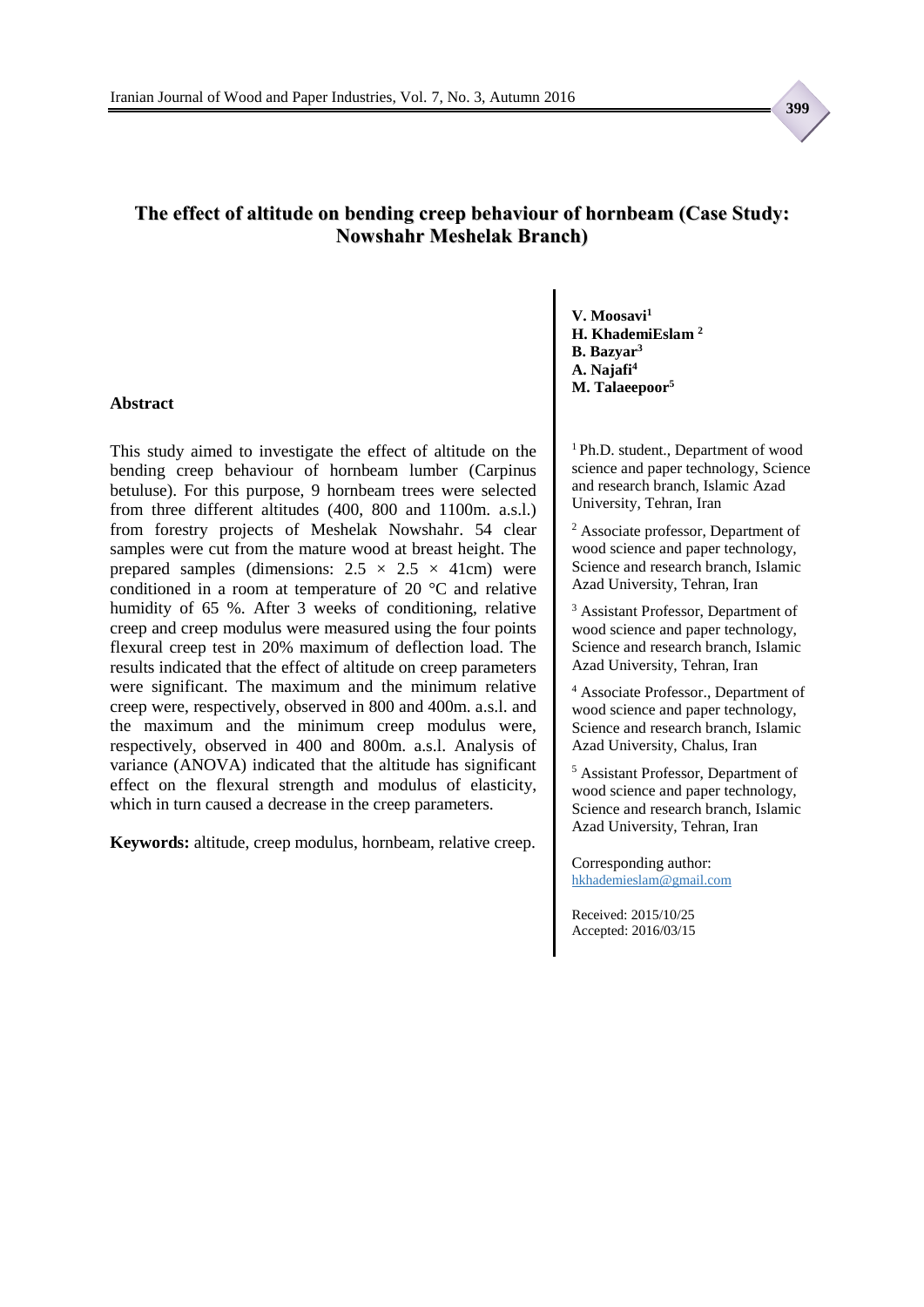

### **Effect furfurylation on physical properties and surface quality of two woody species (beech and silver fir)**

#### **Abstract**

The objective of this study was to investigate the effect of furfurylation on water absorption, thickness swelling, contact angle, and surface roughness of wood in two species i.e. beech (*Fagus orientalis*) and silver fir (*Abies alba*). In this regard, two different values of furfurylation of beech and silver fir wood specimens were carried out in the form of low level and high level and compared with control specimens. The furfurylation and polymerization of furfuryl alcohol monomers were carried out, respectively, using impregnation under pressure and heat catalyst. For evaluating the water absorption and thickness swelling, specimens were subjected to long-term water immersion, and their dimensional changes were determined at different times. The surface roughness and contact angle testes were also carried out. The results indicated that the water absorption and thickness swelling were reduced. The results also indicated that the drop contact angles were decreased and surface roughness were increased by increasing of furfurylation level.

**Keywords:** furfurylation, contact angle, surface roughness, water absorption, thickness swelling.

**A. Talaei<sup>1</sup> M. S. Zare<sup>2</sup> H. Abdolzadeh3\***

<sup>1</sup> Assistant Professor, Wood science  $\&$ Technology Department, Civil Engineering Faculty, Shahid Rajaee Teacher Training University, Tehran, Iran

<sup>2</sup> M.Sc. Student, Wood science & Technology Department, Civil Engineering Faculty, Shahid Rajaee Teacher Training University, Tehran, Iran

<sup>3</sup> PhD., Wood science & Technology Department, Natural Resources Faculty, University of Tehran, Karaj, Iran

Corresponding author: h\_abdolzadeh@ut.ac.ir

Received: 2015/11/04 Accepted: 2016/02/10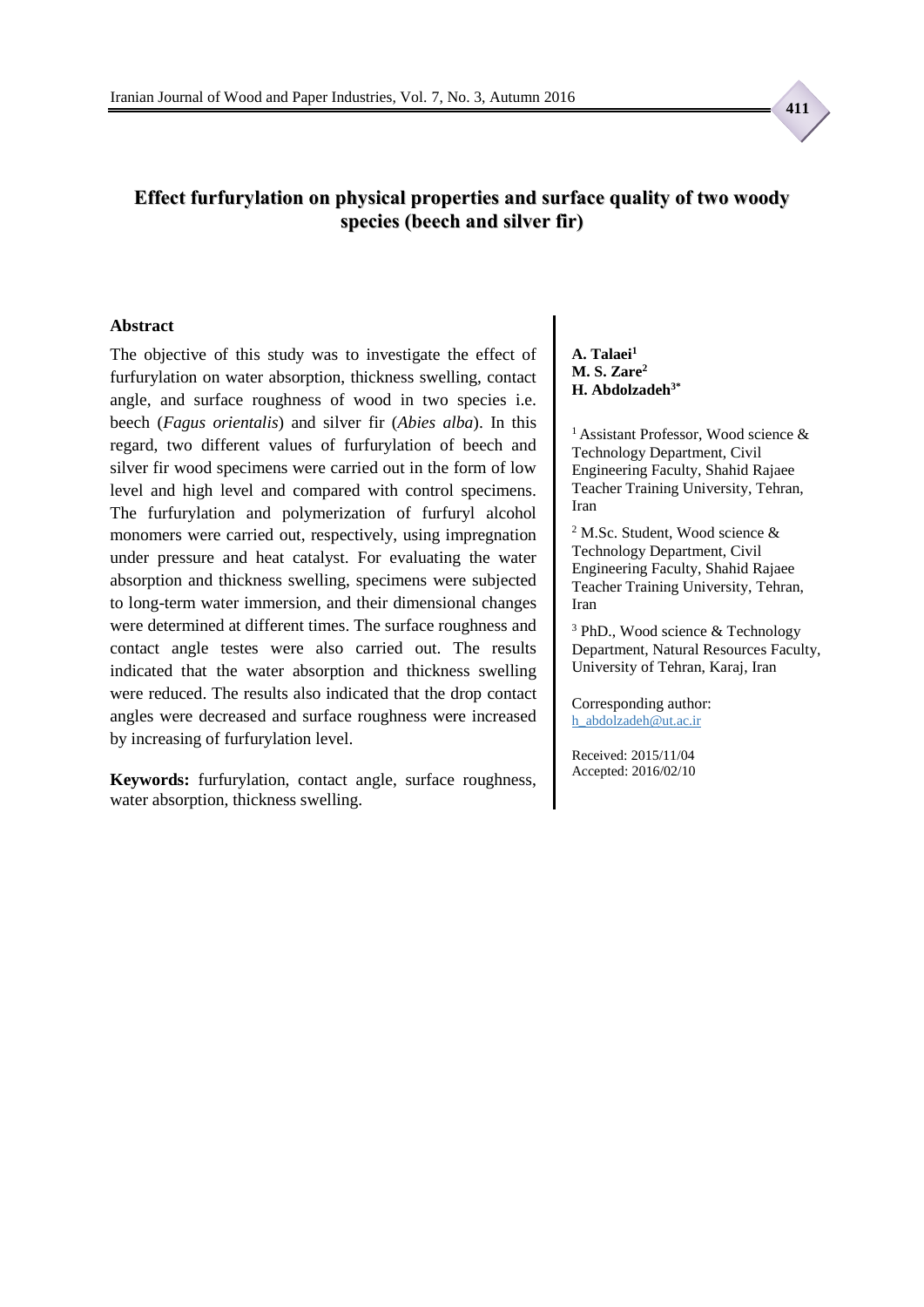## **Modification of NSSC pulp broke fibers using layering method and investigating its effect on prepared paper properties**

#### **Abstract**

In the current study, modification of NSSC pulp broke fibers was done by forming starch polymeric multilayers, using layer-by-layer (LbL) layering method. After fiber slushing and preparation of pulp suspension with 0.5% consistency and conductivity formation of about 437 µs/cm; the experiments of fibers treatment were conducted by adding 1 mM water solution of NaCl to build the polymeric layers (up to 5 consecutive layers). Afterwards, water retention value (WRV) of fibers was calculated in samples to evaluate the influence of this method on fibers hydrophilicity. The fibers were then used to prepare standard handsheets  $(60\pm3g/m^2)$  and the physical and strength properties of sheets were evaluated as a function of the number of layers deposited on the fibers. The results showed that the WRV index of the fibers was improved by the LbL treatment of NSSC broke pulp fibers, due to an increase in starch electrostatic absorption. Successive variation in paper in the form of an increase in apparent density and a decrease in paper thickness confirmed the construction of starch multilayers on the surface of broke fibers. Formation of such multilayers on broke fibers has led to a considerable improvement in tensile index (from 13.21 N.m/g to 30.65 N.m/g) and burst index (from 1.23 kPa.m<sup>2</sup>/g to 2.36 kPa.m<sup>2</sup>/g). Moreover, the prepared scanning electron micrographs approved the compaction of sheet web and improvement of paper mechanical properties as a result of an increase in inter-fiber bonding.

**Keywords:** broke fibers, starch, NSSC pulp, fiber modification, paper properties.

**H. Rudi1\* H. Saeedi <sup>2</sup> H. Kermanian<sup>3</sup>**

<sup>1</sup> Assistant professor., Department of Cellulose and Paper Technology, Faculty of New Technologies and Energy Engineering, Shahid Beheshti University, Zirab, Mazandaran, Iran

<sup>2</sup> M.Sc. student, Department of Cellulose and Paper Technology, Faculty of New Technologies and Energy Engineering, Shahid Beheshti University, Zirab, Mazandaran, Iran

<sup>3</sup> Assistant professor., Department of Cellulose and Paper Technology, Faculty of New Technologies and Energy Engineering, Shahid Beheshti University, Zirab, Mazandaran, Iran

Corresponding author: [h\\_rudi@sbu.ac.ir](mailto:h_rudi@sbu.ac.ir)

Received: 2015/11/02 Accepted: 2016/04/20  **423**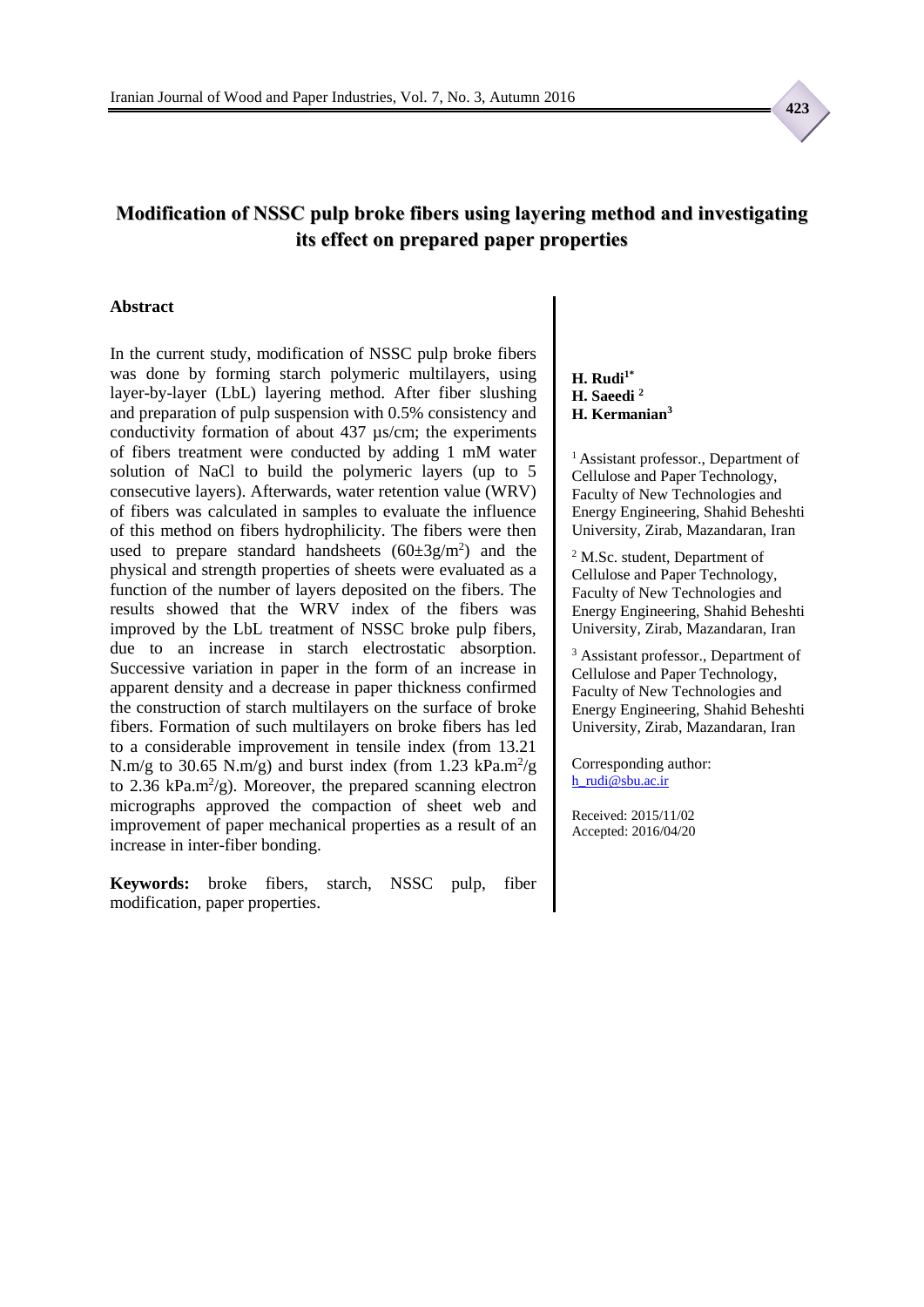## **Recognition and rating of effecting indexes on the consumption of pulp and paper industry production from different poplar plantation sites in Iran**

#### **Abstract**

In line with the population growth, the need for wood consumption increases. For a long time, this need was supplied by natural forests. However, forest harvesting in Iran has decrease for many reasons and plantation of the fast growing trees (e.g. poplar, eucalypt, and paulownia) has been introduced as an alternative. One of the most demanding industries is pulp and paper which needs considerable amounts of raw wood materials, each year. This industry can continue its production by using poplar wood. This research was conducted with the aim of assessing the practical characteristics of poplar wood in paper production industry by using a nondestructive test method. Poplar's plantation sites were selected in areas of country that poplar trees were planted widely. Analytic hierarchy process (AHP) in Expert choice 11 software was performed for locating the production of different sites in pulp and paper industry. Moreover, for field studies of this research, the questionnaires were prepared and sent to experts and university professors with experiences in this industry. The results showed that among the five main indices influencing in pulp and paper production, fiber morphological features are the first priority with weighting value of 0.43. Production allocations with their weighting values determined Sari (0.24), Fouman (0.23), Lashtnasha (0.18), Abhar (0.17), and Zanjan (0.16), as superior plantation sites, respectively.

**Keywords:** wood plantation, wood fibers biometry, nondestructive test, analytic hierarchy process, locating poplars wood.

**E. Lashkarbolouki<sup>1</sup> K. Pourtahmasi2\* R. Oladi<sup>3</sup>**

- **R. Kalagari<sup>4</sup>**
- **H. Alizadeh<sup>5</sup>**

<sup>1</sup>Ph.D student, Department of Wood and Paper Science and Technology, Faculty of Natural Resources, University of Tehran, Karaj, Iran

<sup>2</sup> Professor, Department of Wood and Paper Science and Technology, Faculty of Natural Resources, University of Tehran, Karaj, Iran

<sup>3</sup> Assistant Professor, Department of Wood and Paper Science and Technology, Faculty of Natural Resources, University of Tehran, Karaj, Iran

<sup>4</sup> Associate Professor, Research Institute of Forests and Rangelands, Tehran, Iran

<sup>5</sup> Ph.D student, Department of Wood and Paper Science and Technology, Faculty of Natural Resources, University of Tehran, Karaj, Iran

Corresponding author: [pourtahmasi@ut.ac.ir](mailto:pourtahmasi@ut.ac.ir)

Received: 2015/11/02 Accepted: 2016/04/20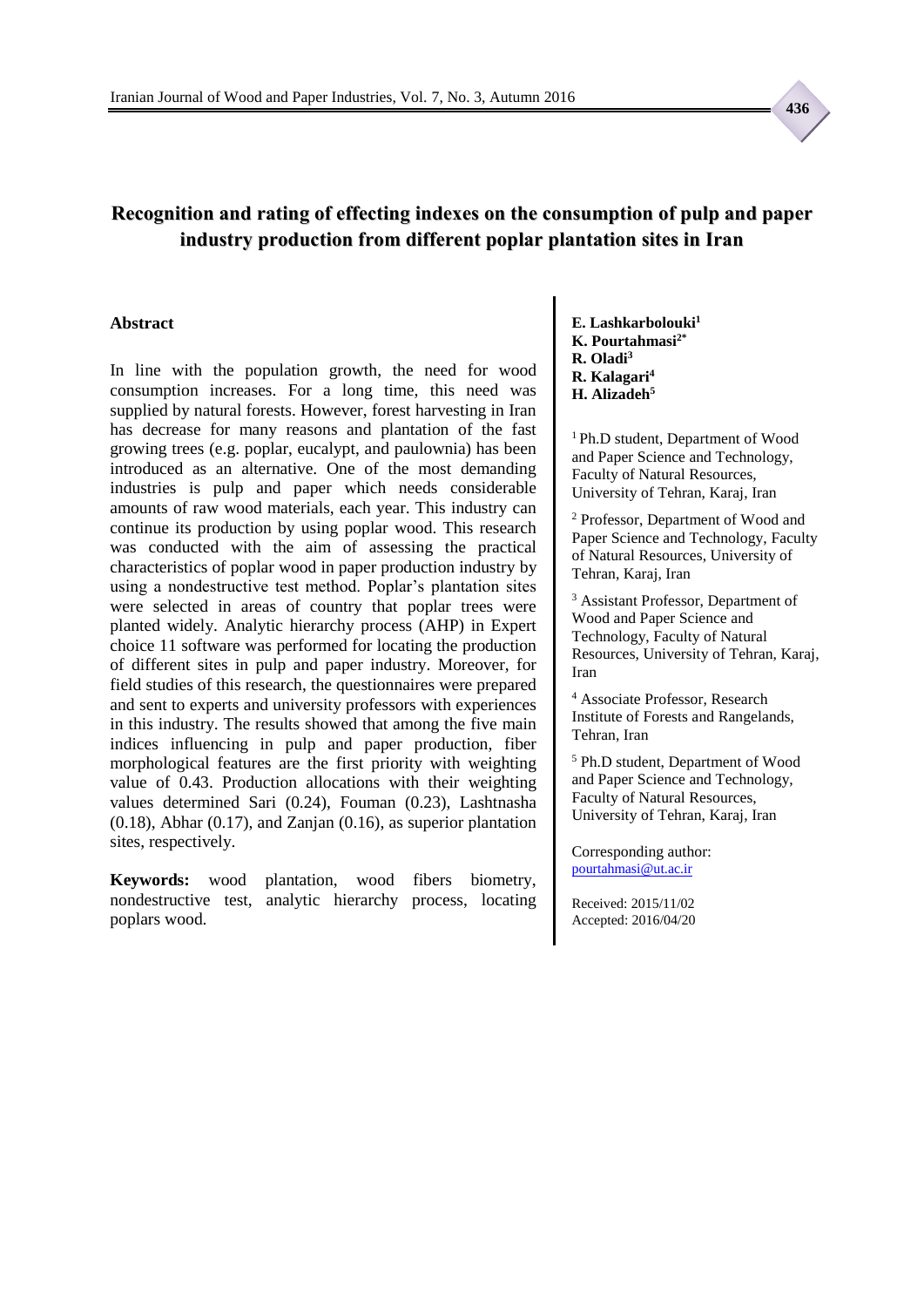### **Study on long term creep of two different types of compressed wood sheets used in library shelves**

#### **Abstract**

In this study, the creep behaviors of composite panels used in library shelves were investigated. For this purpose, two types of wood-composite panels (medium density fiberboard and particleboard), and three types of covering including synthetic laminates, natural veneer, and without cove, as well as two types of wood joints (fixed and detachable) were used. Dimensions of the book-shelves were in actual shelf size, that is,  $1,000 \times 300$  mm. Totally, 48 shelf specimens were prepared. For the creep test, a 23.5 kg loading level was applied in the center part of the shelves. Measurements on the creep behavior were carried out over 155 days at different intervals. Results indicated that the type of wood-composite as well as the type of veneer had statistically significant effect on the creep behaviors of panels. The lowest creep was observed in MDF panels. Moreover, those panels covered with natural veneer demonstrated significantly lower creep values. The type of joint also had a significant effect on the creeping behavior of the shelves, though not as conspicuous as the type of panels and veneers. Based on the results of the present research project, it is suggested that in order to increase the service life of library shelves it would be better to produce the shelves from MDF panels covered with natural veneers; these shelves should be fixed on supports.

**Keywords:** creep, MDF, particleboard, veneer, woodcomposite panels.

**S. Azimi<sup>1</sup> H. Rangavar2\* H.R. Taghiyari<sup>3</sup>**

<sup>1</sup> M.Sc. student., Wood Science and Technology Department, Faculty of Civil Engineering, Shahid Rajaee Teacher Training University, Tehran, Iran

<sup>2</sup> Associate Professor, Wood Science and Technology Department, Faculty of Civil Engineering, Shahid Rajaee Teacher Training University

<sup>3</sup> Associate Professor, Wood Science and Technology Department, Faculty of Civil Engineering, Shahid Rajaee Teacher Training University

Corresponding author: [hrangavar@yahoo.com](mailto:hrangavar@yahoo.com)

Received: 2015/12/21 Accepted: 2016/05/03  **447**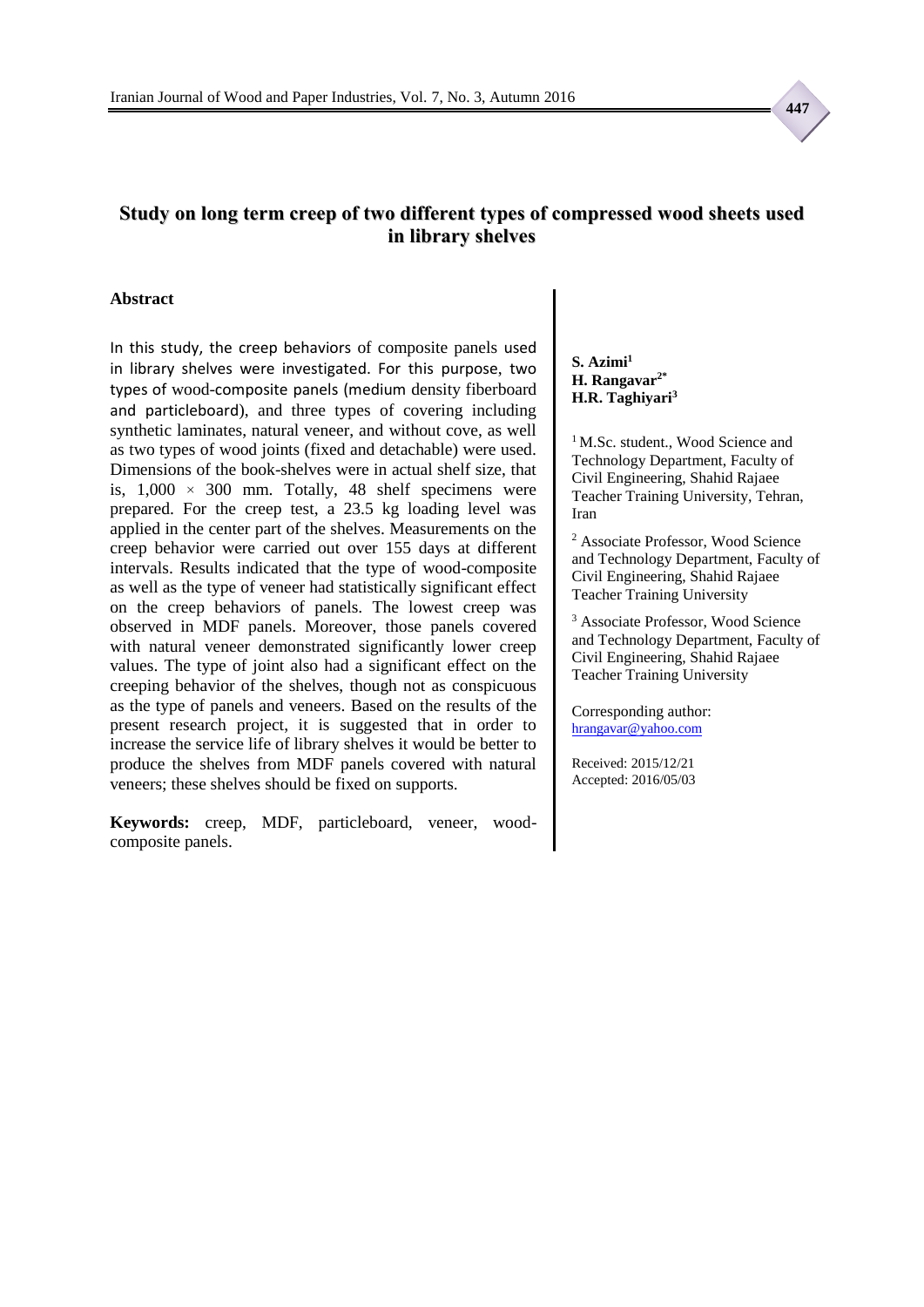## **The effect of chemical treatment of wood flour on some properties of wood-plastic composite**

#### **Abstract**

This research aimed to investigate the effect of chemical treatment of wood flour on some physical, mechanical and morphological properties of wood-plastic composite. Chemical treatment of wood flour at 7 levels i.e. without treatment, acetylation, benzoylation, mercerization, magnesium hydroxide, calcium hydroxide and warm water treatment were considered as variable factors. To evaluate the reaction of wood flour with chemical materials, weight percent gain (WPG) were calculated. After chemical treatment, wood flour and polypropylene were mixed with weight ratio of 60 to 40 and 4 per hundred compound (phc) of coupling agent in the extruder and then the specimens were fabricated by injection molding method. Mechanical tests including tensile, flexural and impact strength and physical examination, including water absorption and thickness swelling was performed on specimens according to ASTM standards. Moreover, to study the morphology of the composites, scanning electron microscopy (SEM) was used. The results showed that the mechanical strength increased and physical properties such as water absorption and thickness swelling decreased after chemical treatment. As a result of chemical treatments, the weight of wood flour increased while the highest value was of the benzylation treatment. Results of SEM showed an improvement in cross linking between fibers and polymeric matrix due to the chemical treatment, in a way that in treated samples, exiting of fibers out of the matrix was not observed.

**Keywords:** chemical treatment of wood flour, weight percent gain, morphology, mood plastic composite, chemical modification of wood flour.

**S. Ismaeilimoghadam 1\* M. Masoudifar <sup>2</sup> M. Shamsian<sup>3</sup> B. Nosrati Sheshkal<sup>4</sup> S. M. Seyeedzadeh Otaghsaraei <sup>5</sup>**

<sup>1</sup>M.Sc., Department of wood and paper, University of Zabol, Iran

<sup>2</sup> M.Sc., Department of wood and paper, University of Zabol, Iran

<sup>3</sup> Assistant Professor, Department of wood and paper, University of Zabol, Iran

<sup>4</sup> Assistant Professor, Department of wood and paper, University of Zabol, Iran

<sup>5</sup> M.Sc., Civil Engineering-Structures, Islamic Azad University Central Tehran Branch, Iran

Corresponding author: [Saeed.am17358@gmail.com](mailto:Saeed.am17358@gmail.com)

Received: 2015/03/14 Accepted: 2016/05/21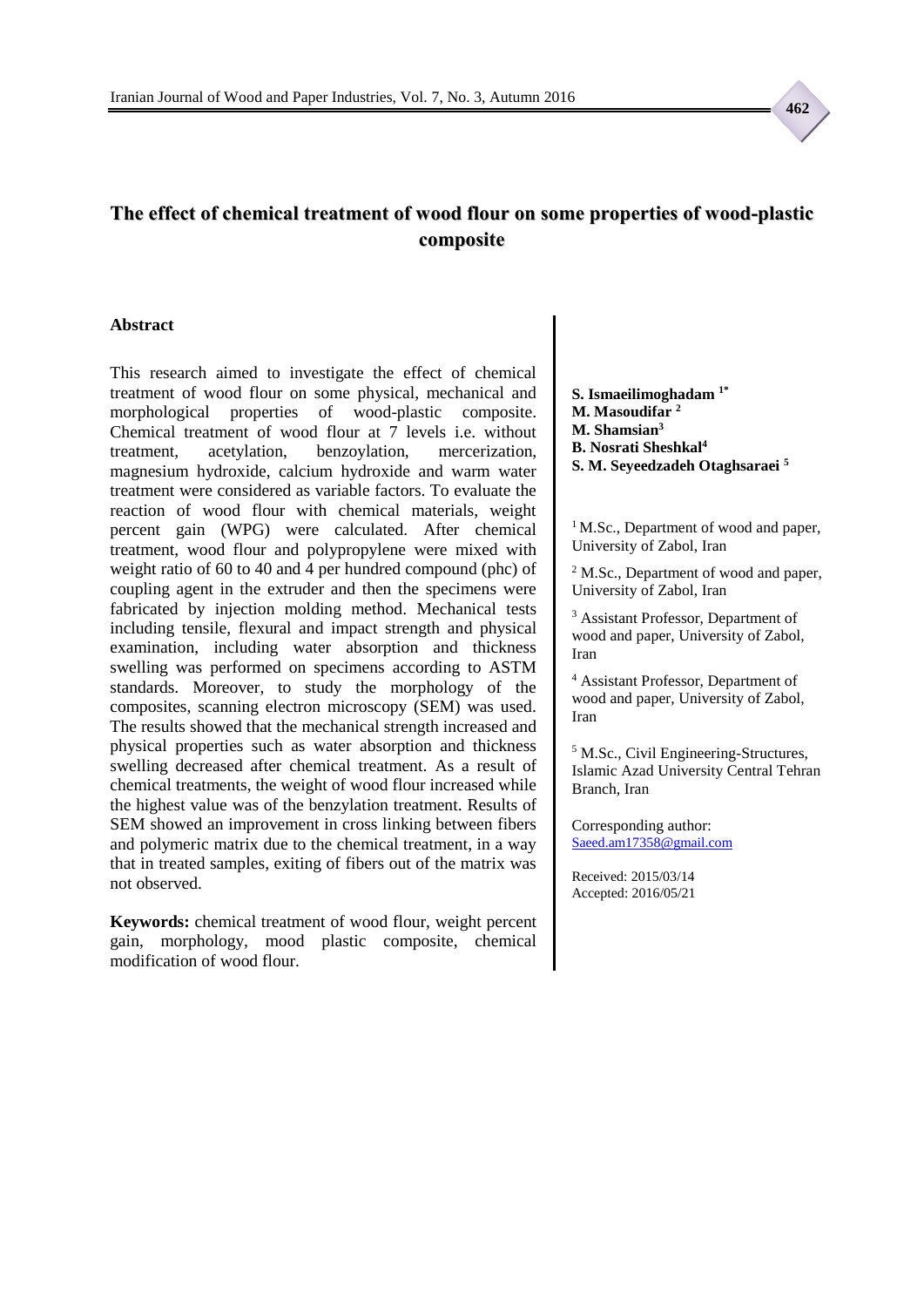### **A novel method for cellulose modification in aqueous media via alkoxysilane chemistry**

### **Abstract**

Surface modification of cellulose, as the world's most abundant polymer, plays an important role in sustainable chemistry. Microcrystalline cellulose, Avicel, was modified by an alkoxysilane under mild conditions in water, at room temperature and with a catalytic amount of sodium hydroxide. (3-Mercaptopropyl)-trimethoxysilane in three concentrations of 535, 1074, 1614 µmol/mL (100, 200, 300 µL of silane, respectively) was grafted onto cellulose; then the modified cellulose was characterized by FTIR spectroscopy as well as solid state <sup>13</sup>C NMR and <sup>29</sup>Si NMR spectroscopy. Increasing the concentration of the alkoxysilane from 353 to 1074 µmol/mL increased the ratio of siloxane bridges with the cellulose backbone, while by increasing the silane concentration from 1074 to 1614 µmol/mL, the ratio of siloxane bridges relative to covalent links with the cellulose backbone was enhanced from 34% to 66%.

**Keywords:** cellulose modification, cellulose surface chemistry, microcrystalline cellulose, alkoxysilane chemistry, (3-mercaptopropyl)-trimethoxysilane.

**F. Fadavi1,4 A. Abdolkhani2\* Y. Hamzeh<sup>3</sup> H. Hettegger<sup>5</sup> T. Rosenau<sup>6</sup>**

<sup>1</sup> Ph.D. Student, Department of wood and paper science and technology, faculty of natural resources, university of Tehran, Karaj, Alborz, Iran

<sup>2</sup> Associate Professor, Department of wood and paper science and technology, faculty of natural resources, university of Tehran, Karaj, Alborz, Iran

<sup>3</sup> Professor, Department of wood and paper science and technology, faculty of natural resources, university of Tehran, Karaj, Alborz, Iran

4,5,6 Guest researcher, Ph.D, Professor, University of Natural Resources and Life Sciences Vienna (BOKU), Department of Chemistry, Division of Chemistry of Renewable Resources, Christian-Doppler Laboratory "Advanced Cellulose Chemistry and Analytics", Konrad-Lorenz-Straße 24, 3430 Tulln (Austria)

Corresponding author: Abdolkhani@ut.ac.ir

Received: 2016/03/21 Accepted: 2016/05/24